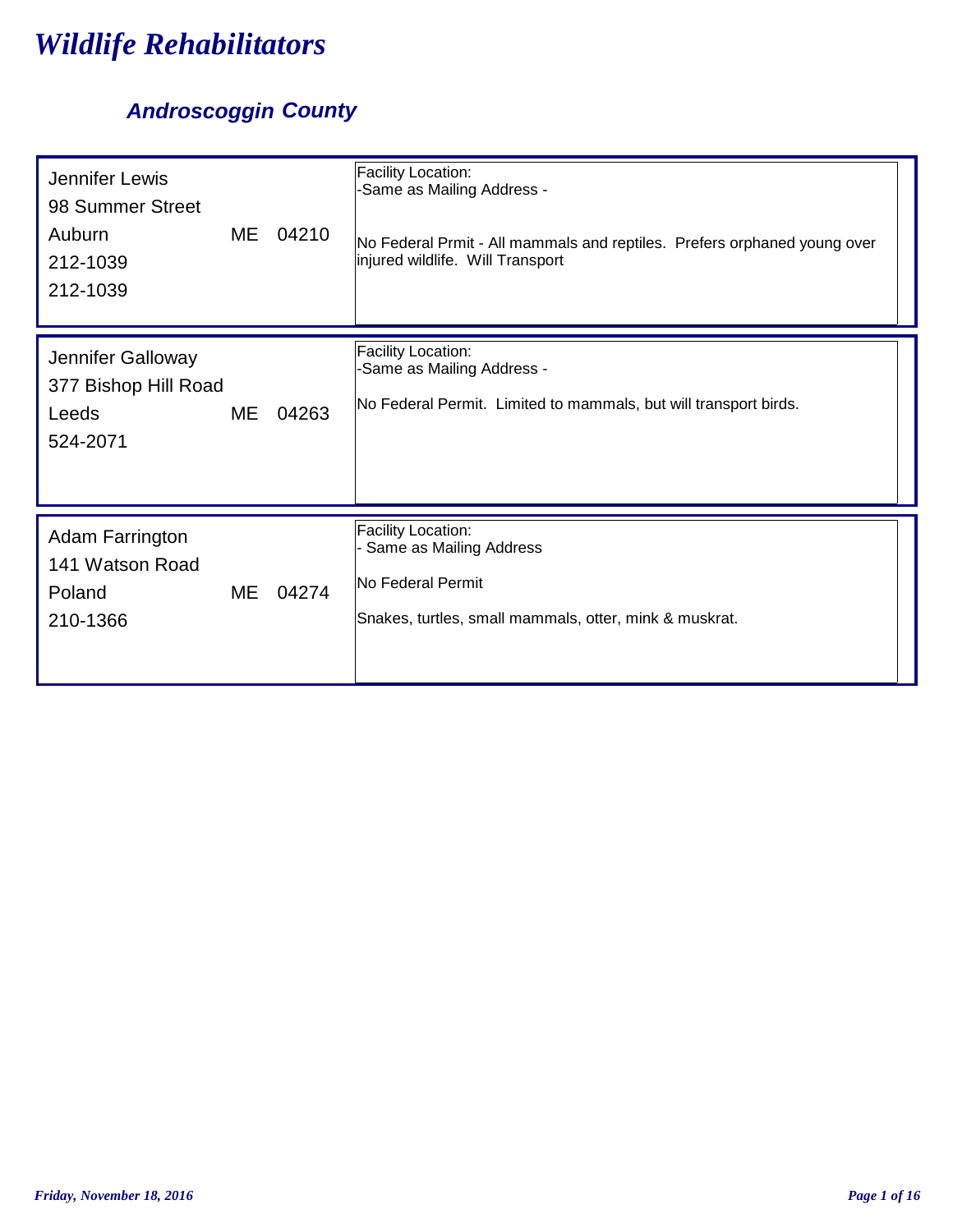## *Cumberland County*

| Scott Hornung<br>4 Suffolk Circle<br>Andover <sup>&gt;</sup><br>657-2094     | MA 01810 | Location: Caryl Widdowson's<br>Address: 27 Whitney Road<br>City, St Zip: Gray, ME 04039<br>******ANIMALS IN YOUR CARE MAY NOT BE IMPORTED OR<br>EXPORTED OUT OF THE STATE OF MAINE******<br>*** ANIMALS MUST NOT BE CARED FOR AT ANY<br>OTHER LOCATION***                                                                                   |
|------------------------------------------------------------------------------|----------|---------------------------------------------------------------------------------------------------------------------------------------------------------------------------------------------------------------------------------------------------------------------------------------------------------------------------------------------|
| Martha (Kappy) Sprenger<br>P.O. Box 187<br>ME<br><b>Bridgton</b><br>647-5593 | 04009    | Facility Location:<br>253 Highland Road, Fire Lane 137<br><b>Bridgton ME</b><br>Has Federal Permit. Specializes in fish eating birds and chicks. Accepts all<br>birds and mammals. 1.2 miles from Rte. 302                                                                                                                                  |
| Jessica Jackson<br>47 Meadow Road<br>ME<br>Casco<br>807-2585                 | 04015    | <b>Facility Location:</b><br>47 Meadow Road<br>Casco, ME 04015<br>No Federal Permit. Can take mammals in size up to and including raccoon<br>and fox Rte. 302 to Rte 121 in Raymond. Right on 121, follow for 4.5 miles.<br>There's a gas station on left & Plains Road on right. 4th driveway on right.<br>Big white house with brown deck |
| <b>Season Bartley</b><br>27 Whitney Road<br>ME<br>Gray<br>373-8543           | 04039    | Location: -same as above-<br>no federal permit                                                                                                                                                                                                                                                                                              |
| Curt Johnson<br>56 Game Farm Road<br>ME<br>Gray<br>657-4977                  | 04039    | <b>Facility Location:</b><br>-Same as Mailing Address -                                                                                                                                                                                                                                                                                     |
| Caryl Widdowson<br>27 Whitney Road<br>ME<br>Gray<br>657-2094                 | 04039    | Facility Location:<br>-Same as Mailing Address -<br>No federal permit. Small mammals, no large mammals or foxes. Does not<br>transport                                                                                                                                                                                                      |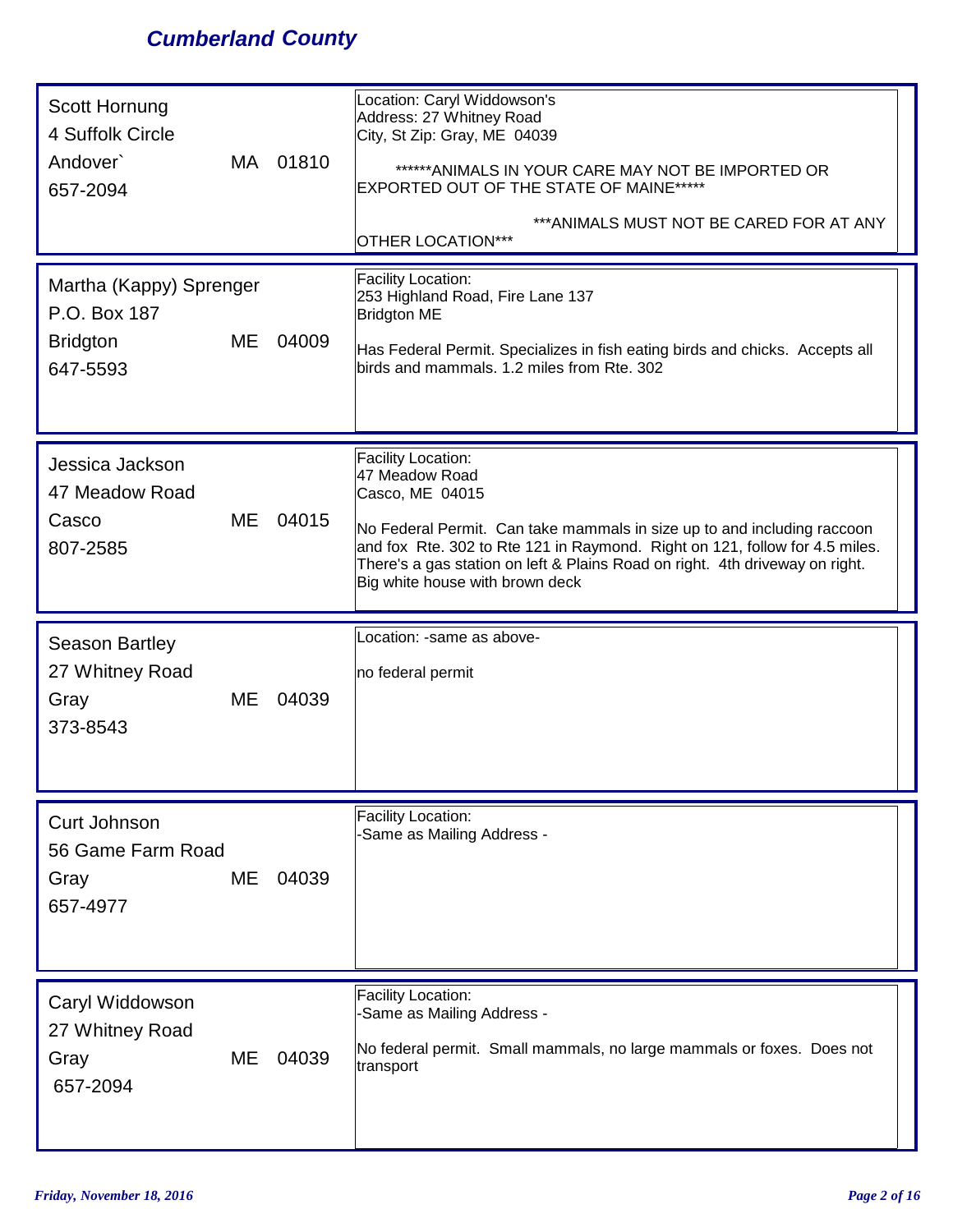## *Cumberland County*

| <b>Rachel Parsons</b><br>7 Adler Drive<br>Gray<br>838-0268             | <b>ME</b> | 04039 | Location of facilities:<br>-Same as Mailing Address-<br>No federal permit<br>Small mammals only.                                                         |
|------------------------------------------------------------------------|-----------|-------|----------------------------------------------------------------------------------------------------------------------------------------------------------|
| Pamela Richardson<br>6 Worcester Dr<br>Raymond<br>428-3348<br>838-8967 | ME        | 04071 | Facility Location:<br>-Same as Mailing Address -<br>Aquatic mammals, small mammals and reptiles.<br>No Federal Permit                                    |
| <b>Kristine Beaudoin</b><br>320 Longhill Road<br>Sebago<br>807-1986    | ME        | 04029 | Location:<br>-Same as Mailing Address -<br>no federal permit                                                                                             |
| David & Joshua Sparks<br>46 Rousseau Road<br>Windham<br>892-8905       | <b>ME</b> | 04062 | <b>Facility Location</b><br>-Same as Mailing Address -<br>Has federal permit. All birds. One half mile from the River Road on<br>Windham/Westbrook line. |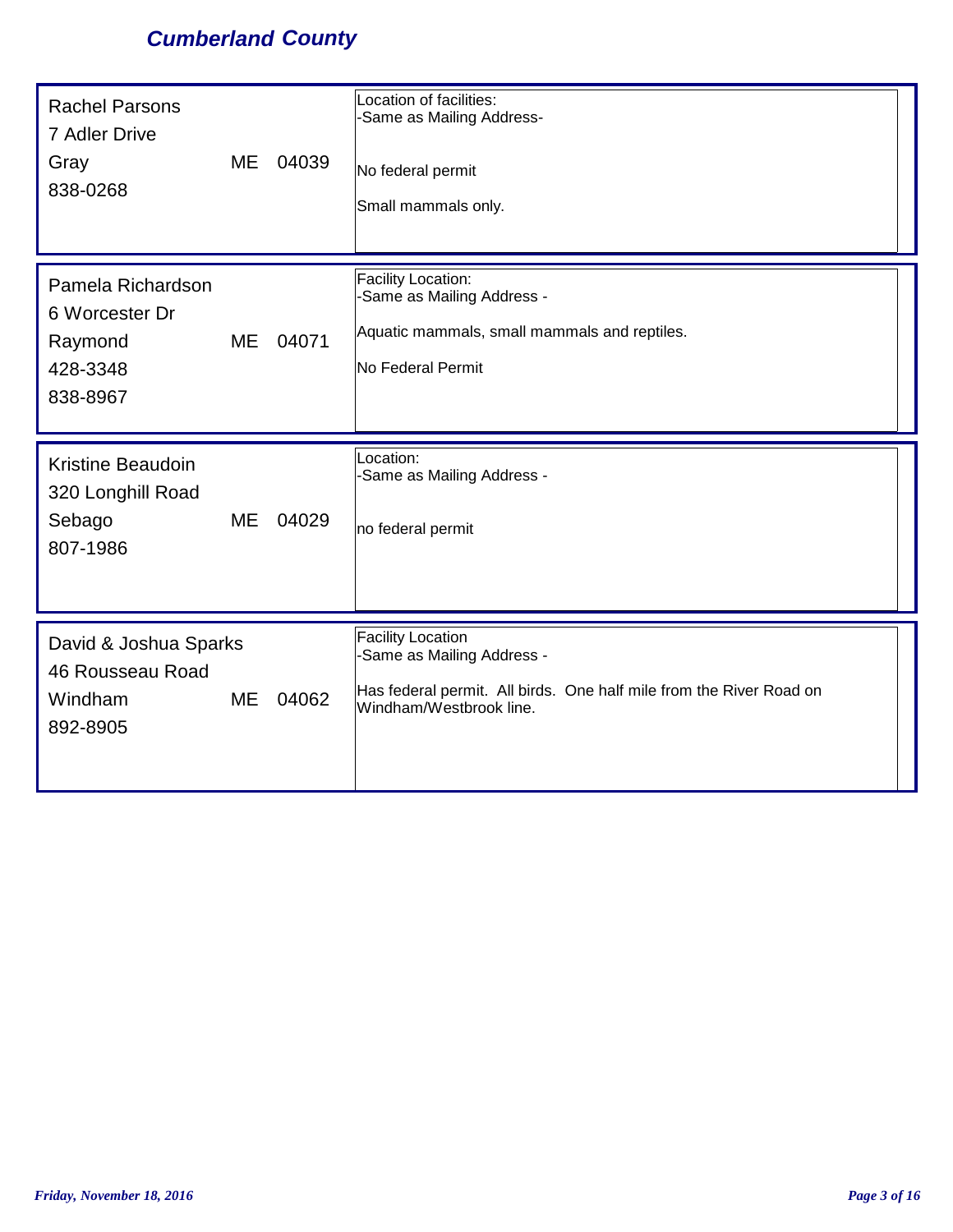## *Franklin County*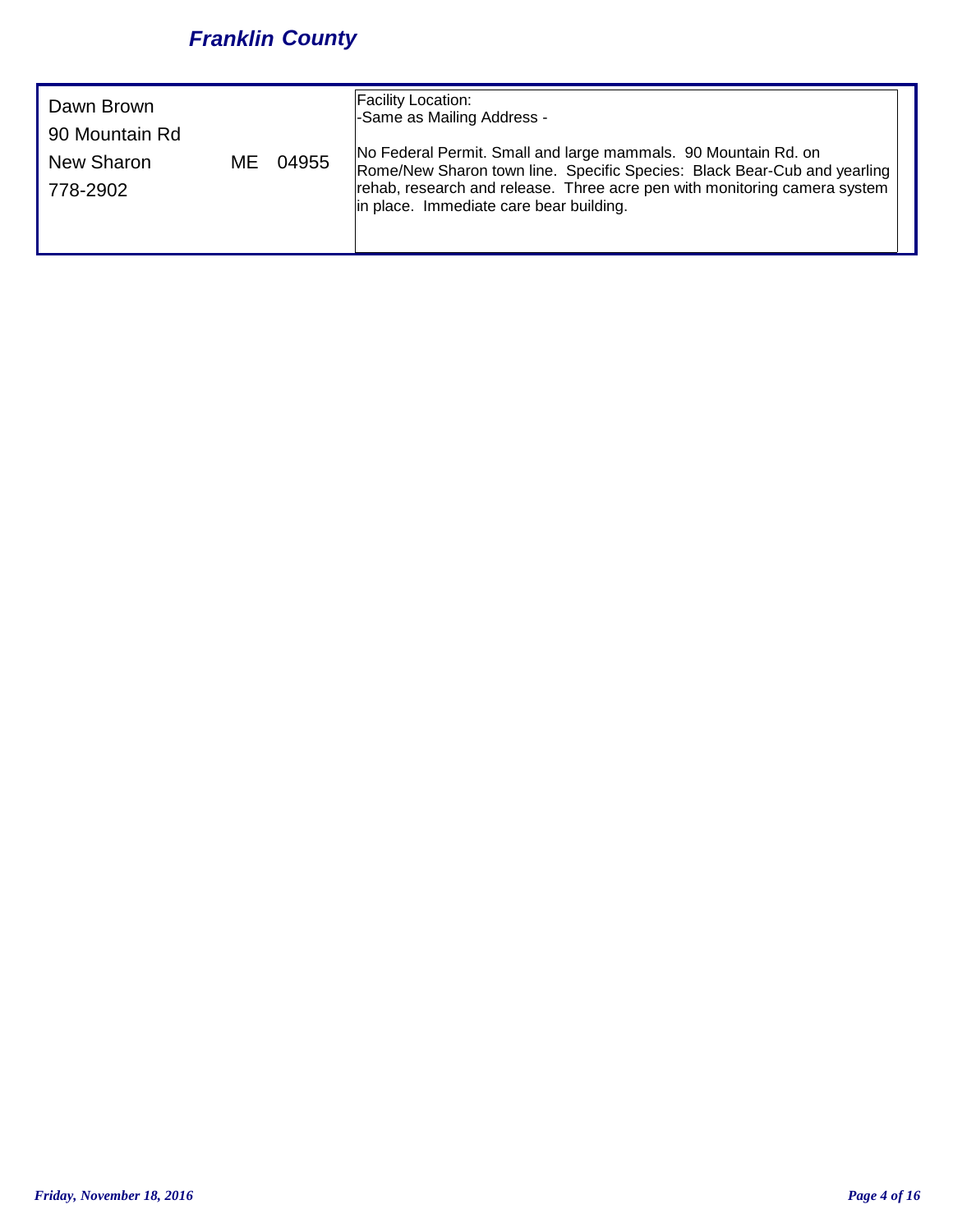## *Hancock County*

| <b>Stanley Richmond</b><br><b>PO Box 485</b><br>Ellsworth<br>667-3595<br>667-8460 | <b>ME</b> | 04605 | Facility Location:<br>Bar Harbor Road<br><b>Ellsworth</b><br>Has Federal Permit. Migratory birds, no mammals. Stanwood Wildlife<br>Sanctuary, on the Bar Harbor Road, past the Maine Coast Mall.                                                                                                                                     |
|-----------------------------------------------------------------------------------|-----------|-------|--------------------------------------------------------------------------------------------------------------------------------------------------------------------------------------------------------------------------------------------------------------------------------------------------------------------------------------|
| <b>Ann Rivers</b><br><b>PO Box 207</b><br><b>Mount Desert</b><br>288-4960         | <b>ME</b> | 04660 | <b>Facility Location:</b><br>Kitteridge Brook Road<br><b>Mount Desert</b><br>Has Federal Permit. Acadia Wildlife Foundation is located three miles south<br>of Town Hill Center. Care for all birds, turtles, and all mammals except<br>raccoons. Specialize in bats; large mammals; have facilities for species<br>requiring water. |
| <b>Heather Grierson</b><br>P.O. Box 84<br>Mt. Desert<br>667-3244                  | <b>ME</b> | 04660 | Facility Location:<br>-Same as Mailing Address -<br>Has Federal Permit. All mammals with the exception of raccoons, and some<br>birds                                                                                                                                                                                                |
| Nancy Fox<br>659 Newbury Neck Road<br><b>Surry</b><br>667-5130                    | <b>ME</b> | 04684 | Facility Location:<br>-Same as Mailing Address -                                                                                                                                                                                                                                                                                     |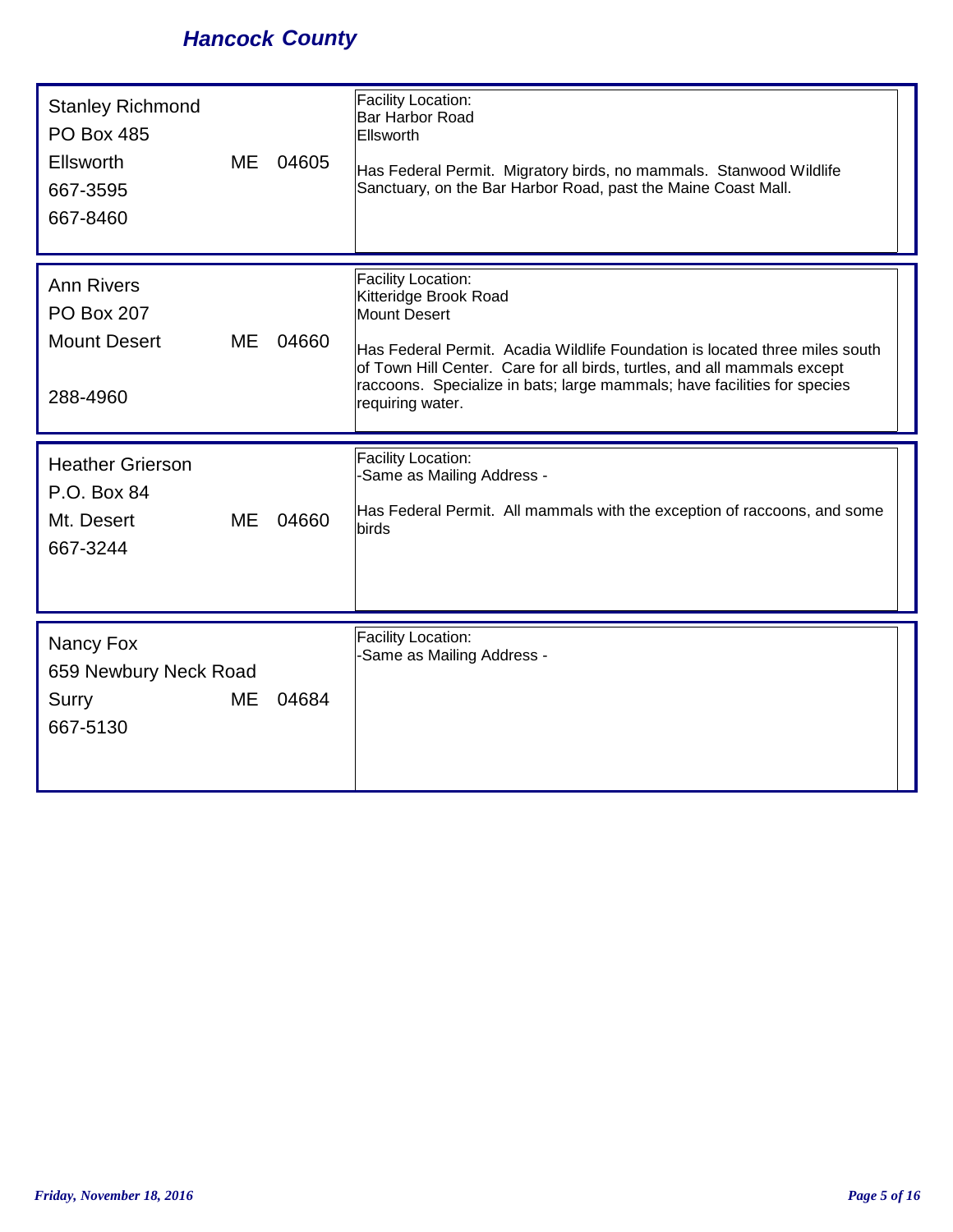## *Kennebec County*

| Don & Carleen Cote<br>1787 North Belfast Ave<br>Vassalboro<br>445-4326 | ME | 04989 | Facility Location: same as above<br>Has Federal Permit. Birds, mammals, turtles, raccoons. Adjacent to Three-<br>Mile Pond rest area/boat launch. Gray house & garage                    |
|------------------------------------------------------------------------|----|-------|------------------------------------------------------------------------------------------------------------------------------------------------------------------------------------------|
| <b>William Portela</b><br>36 Greeley Road<br>Windsor<br>549-3495       | ME | 04363 | <b>Facility Location:</b><br>-Same as Mailing Address-<br>No Federal Permit. All animals. On Greeley Rd. off Rte. 105 in Windsor, 2.3<br>miles East of Hussey's Store (Maple Lane Farm). |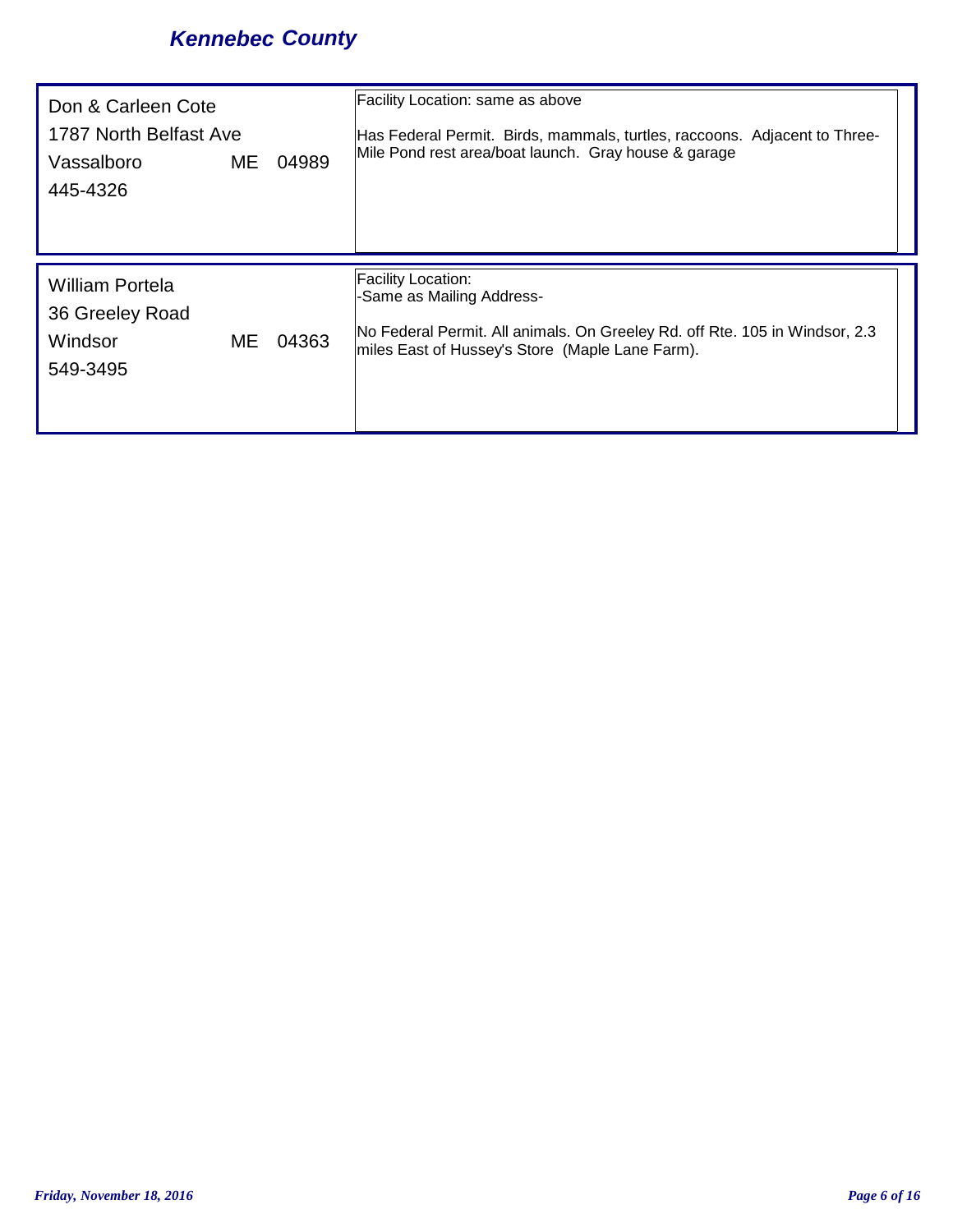## *Knox County*

| <b>Beth Settlemyer</b><br>13 Rawstron Drive<br>Friendship<br>832-5044<br>832-1352 |    | ME 04547 | Facility Location: Off Route 220, turn onto Martin Point Road - 2.5 miles - left<br>hand turn onto driveway<br>Has federal permit and specializes in<br>seabirds.<br>Has federal permit. Specializes in sea birds |
|-----------------------------------------------------------------------------------|----|----------|-------------------------------------------------------------------------------------------------------------------------------------------------------------------------------------------------------------------|
| Margo B. Maloney D.V.M.<br>22 Atlantic Highway<br>Thomaston<br>557-5669           | ME | 04861    | <b>Facility Location</b><br>mobile triage unit                                                                                                                                                                    |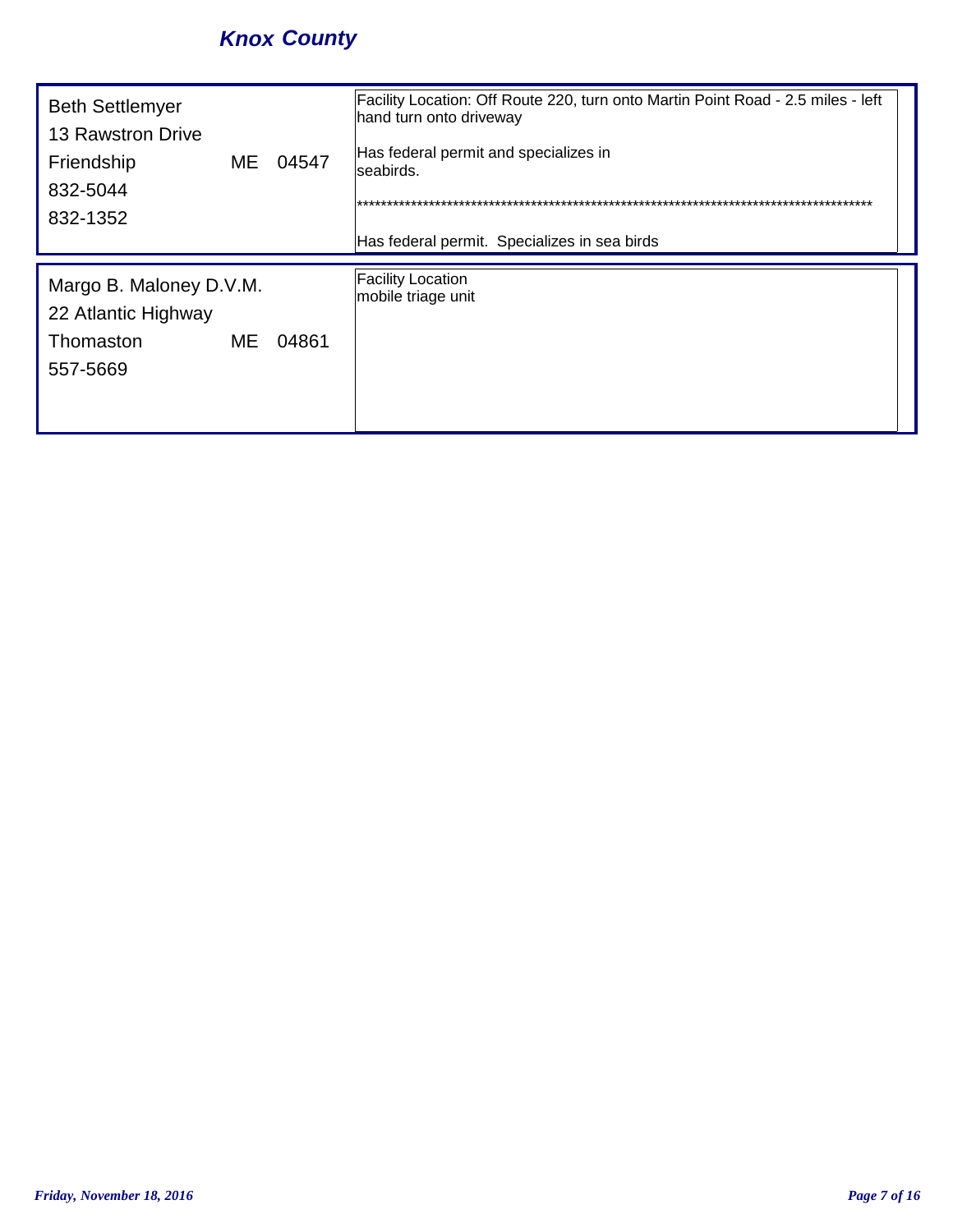## *Lincoln County*

| Mary (Betsy) Pratt<br>434 Pension Ridge Road<br><b>Boothbay</b><br>ME<br>633-3617<br>882-9677 | 04537 | Facility Location:<br>-Same as Mailing Address -<br>No Federal Permit - Rt 27 Boothbay to Hardwick Road. At the end of<br>Hardwick take right onto Pension Ridge, go 1 1/2 miles. Tan ranch house on<br>left. Will do small mammals. |
|-----------------------------------------------------------------------------------------------|-------|--------------------------------------------------------------------------------------------------------------------------------------------------------------------------------------------------------------------------------------|
| Anna Hunt<br>485 Chewonki Neck Road<br>ME<br>Wiscasset<br>882-7323                            | 04578 | Location:<br>Chewonki Foundation - Same as Mailing Address -<br>Has Federal Permit.                                                                                                                                                  |
| <b>Bridget Green</b><br>PO Box 88, 605 Bath Road<br>ME<br>Wiscasset<br>882-7951<br>631-0874   | 04578 | Facility Location:<br>Fire Road 608<br>No Federal Permit. Small mammals, raccoons. No birds. Approx. 2 miles<br>from downtown. Follow Rt 1 south behind Green's gas station. Gray home<br>back in the woods.                         |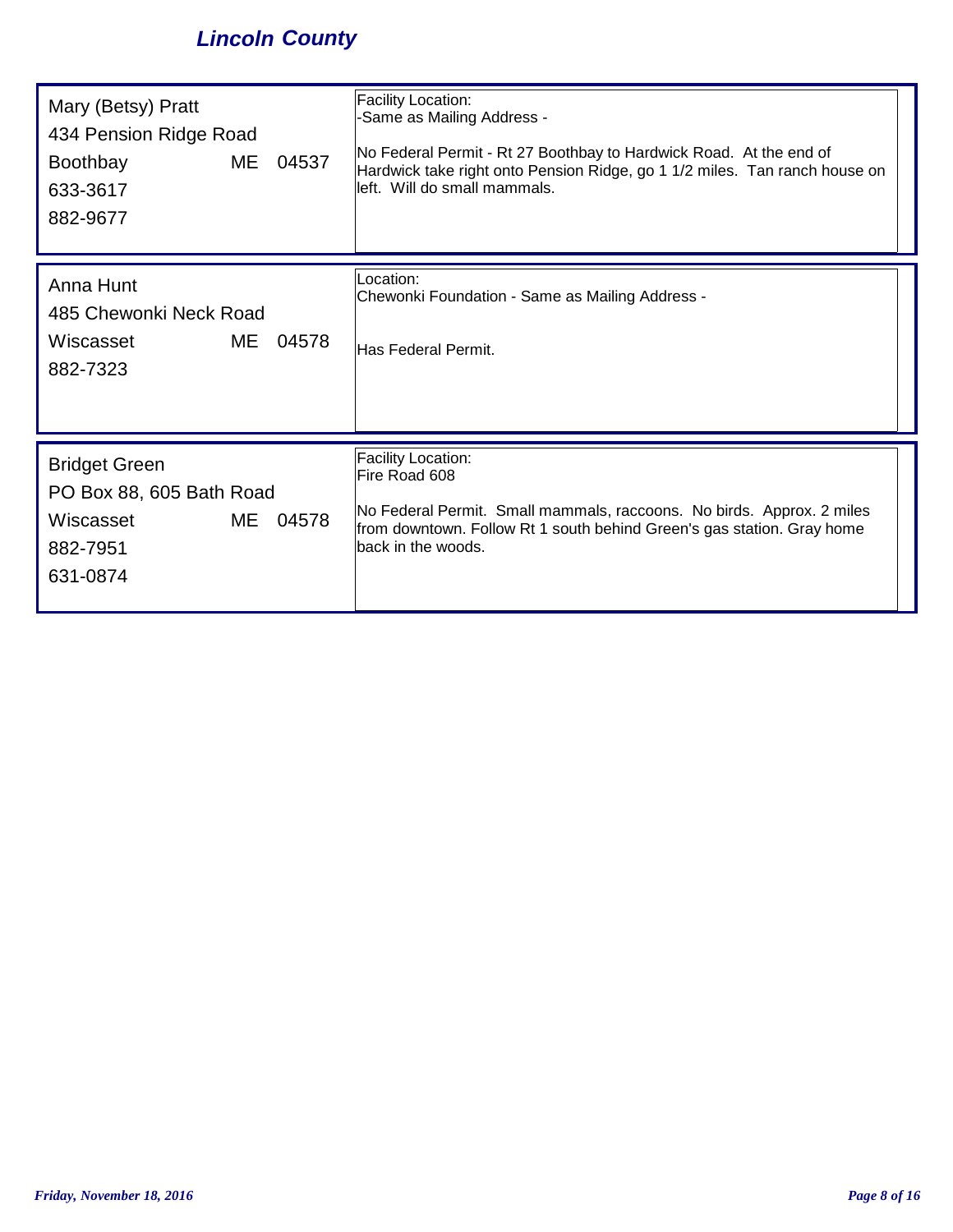## *Not Applicable County*

| <b>Cathie Gregg</b><br>PO Box 97<br>Madison<br><b>NH</b><br>603-367-9453    | 03849 | Facility Location:<br><b>Elaine Connors Center for Wildlife</b><br>Route 41 on Silver Lake<br>Has Federal Permit. Turn at Elaine Connors Center for Wildlife sign.                      |
|-----------------------------------------------------------------------------|-------|-----------------------------------------------------------------------------------------------------------------------------------------------------------------------------------------|
| Lisa Smith<br>170 Possum Hollow Road<br>DE<br><b>Newark</b><br>302-737-9543 | 19711 | <b>Facility Location:</b><br>-Same as Mailing Address -<br>Has Federal Permit. Aquatic birds, sea birds, small aquatic & terrestrial<br>mammals. Tri-State Bird Rescue & Research, Inc. |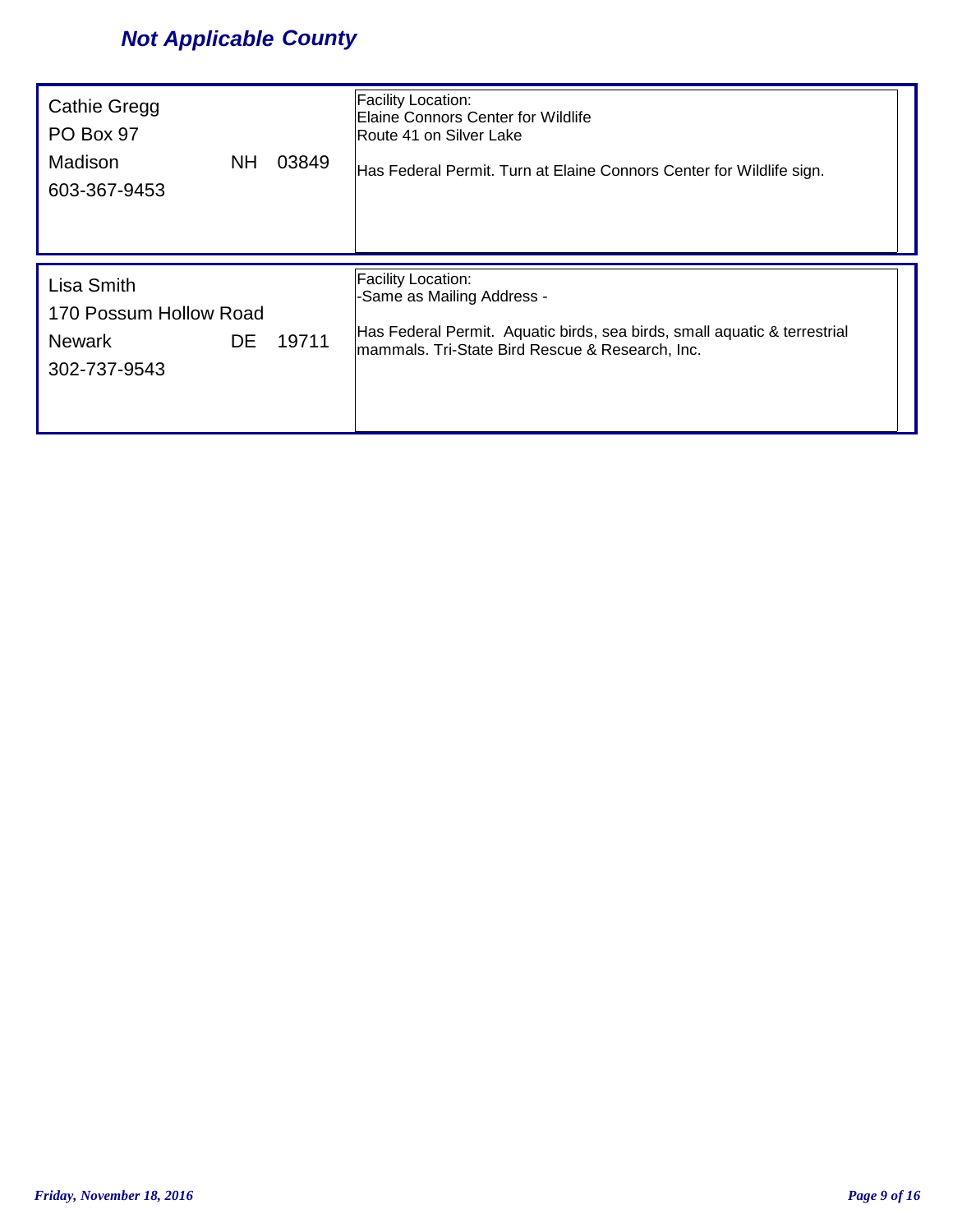## *Oxford County*

| MelodyEcho Thurlow<br>337 Shedd Road<br>ME<br>Norway<br>527-2310                      | 04268 | Facility Location:<br>-Same as Mailing Address -<br><b>No Federal Permit</b><br>Small mammals only                                                    |
|---------------------------------------------------------------------------------------|-------|-------------------------------------------------------------------------------------------------------------------------------------------------------|
| Katrina Carstensen<br>47 Mountain View Drive<br><b>Otisfield</b><br>ME<br>583-2105    | 04270 | Location: residence<br>Address: 47 Mountain View Drive<br>City, St Zip: Otisfield, ME 04270<br>HAS FEDERAL PERMIT<br>small and medium sized mammals   |
| Matthew E Holden D.V.M.<br>136 Western Avenue<br><b>South Paris</b><br>ME<br>743-9271 | 04281 | <b>Facility Location:</b><br>-Same as Mailing Address -<br>Has Federal Permit. Oxford Hills Veterinary Hospital - Full Service Veterinary<br>Hospital |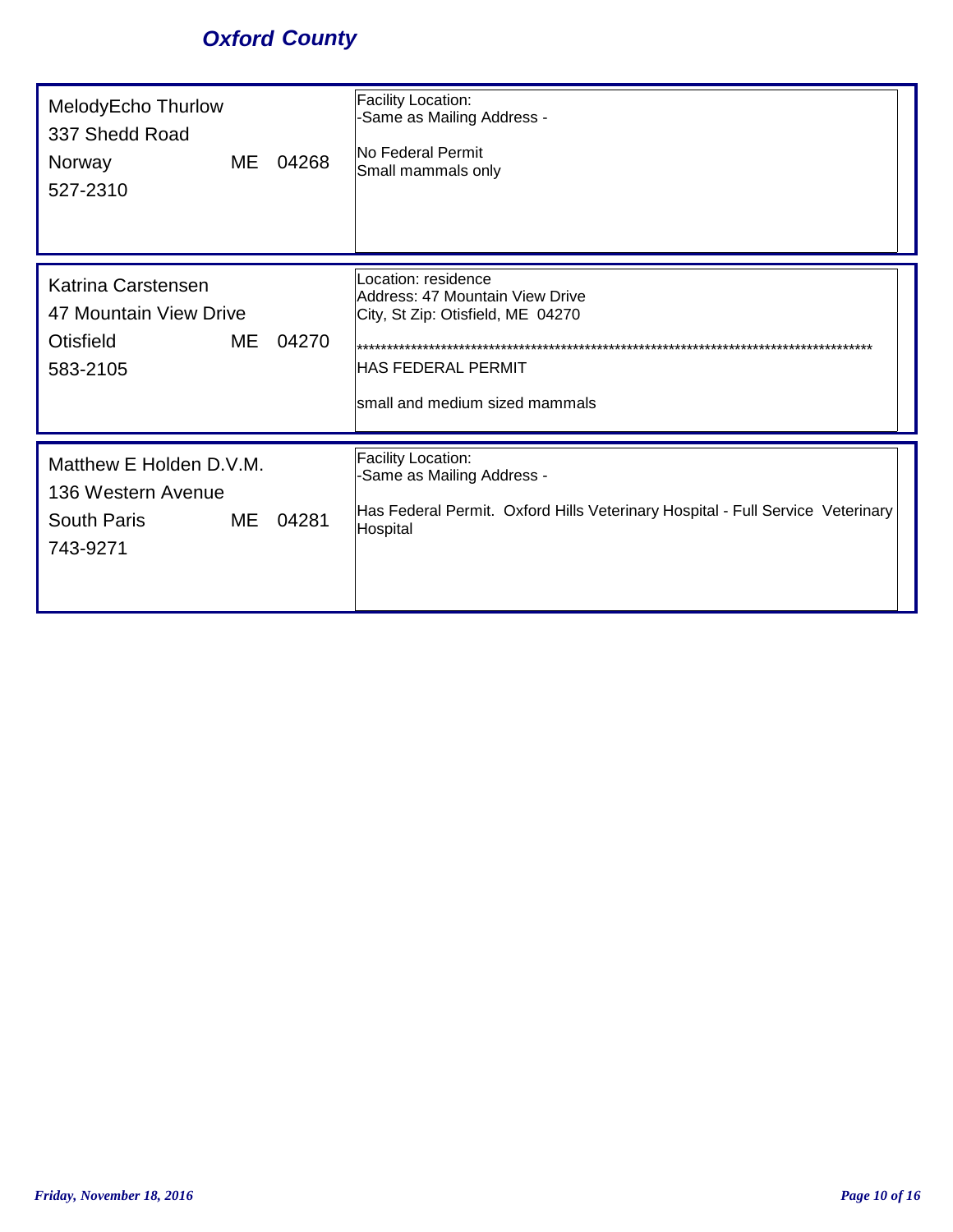## *Penobscot County*

| Deborah Joslyn<br>Alton<br>385-6943                                        | ME        | 04468 | Location:<br>small animals; no birds or reptiles                                                                                                                                                                                                                                                  |
|----------------------------------------------------------------------------|-----------|-------|---------------------------------------------------------------------------------------------------------------------------------------------------------------------------------------------------------------------------------------------------------------------------------------------------|
| Evelyn Jordan<br>149 Pea Ridge Road<br>Chester<br>794-6178                 | ME        | 04457 | Facility Location:<br>-Same as Mailing Address -<br>Has Federal Permit - Located 1 1/2 miles down Pea Ridge Road in Chester, 1<br>mile past Chester Animal Hospital; yellow house / saw mill operation (Jordan<br>Mill Works). Will rehabilitate birds (has facilities for up to 3) and reptiles. |
| William Arthurs Jr.<br>2762 Lee Road<br>Lee<br>403-0921                    | ME        | 04455 | Facility Location:<br>-Same as Mailing Address-<br>Has 3 buildings, and is set up for anything with fur. Wolf Run Wildlife Refuge.                                                                                                                                                                |
| <b>Matthew Ewing</b><br>883 Forest Avenue<br>Orono<br>944-9974             | <b>ME</b> | 04473 | IF&W referrals only.                                                                                                                                                                                                                                                                              |
| <b>Wendy Stevens</b><br>P.O. Box 42<br>Springfield<br>290-0267<br>731-1192 | ME        | 04487 | Location:<br>15 Bunny Lane<br>Springfield, ME 04487<br>Small mammals including raccoons, skunks, fox, squirrels & chipmunks.                                                                                                                                                                      |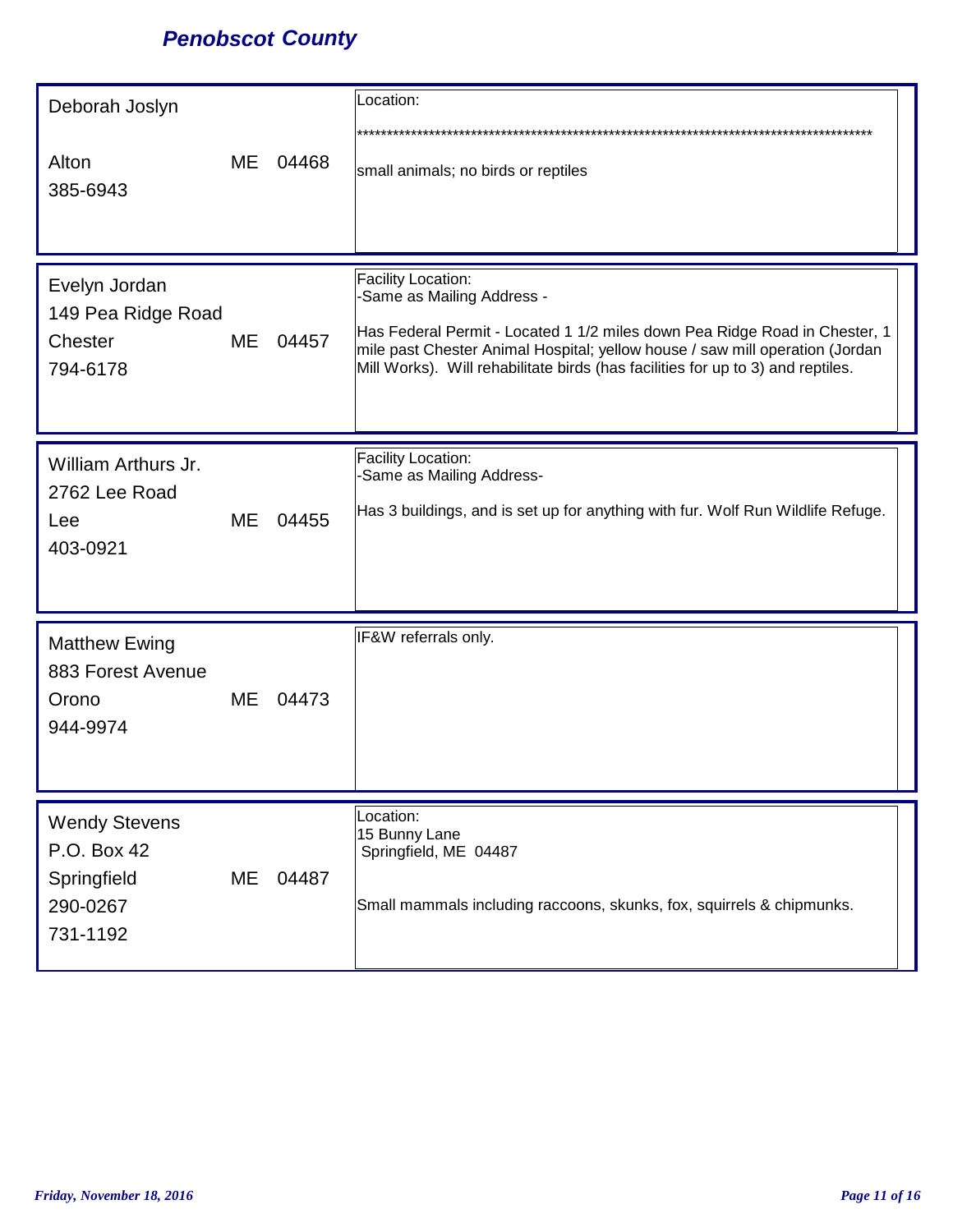## *Sagadahoc County*

| Deborah L Bryan<br>49 Deer Run Road<br><b>Bowdoin</b><br>ME.<br>607-0110 | 04287 | <b>Facility Location</b><br>- Same as Mailing Address -<br>No federal permit<br>Small and large mammals. Take left on 201 North to Rte 125 East, go past<br>Lewis Hill Road, go up small hill, Deer Run Road is first paved road on the<br>left. Home is fourth driveway on right #49. |  |
|--------------------------------------------------------------------------|-------|----------------------------------------------------------------------------------------------------------------------------------------------------------------------------------------------------------------------------------------------------------------------------------------|--|
|--------------------------------------------------------------------------|-------|----------------------------------------------------------------------------------------------------------------------------------------------------------------------------------------------------------------------------------------------------------------------------------------|--|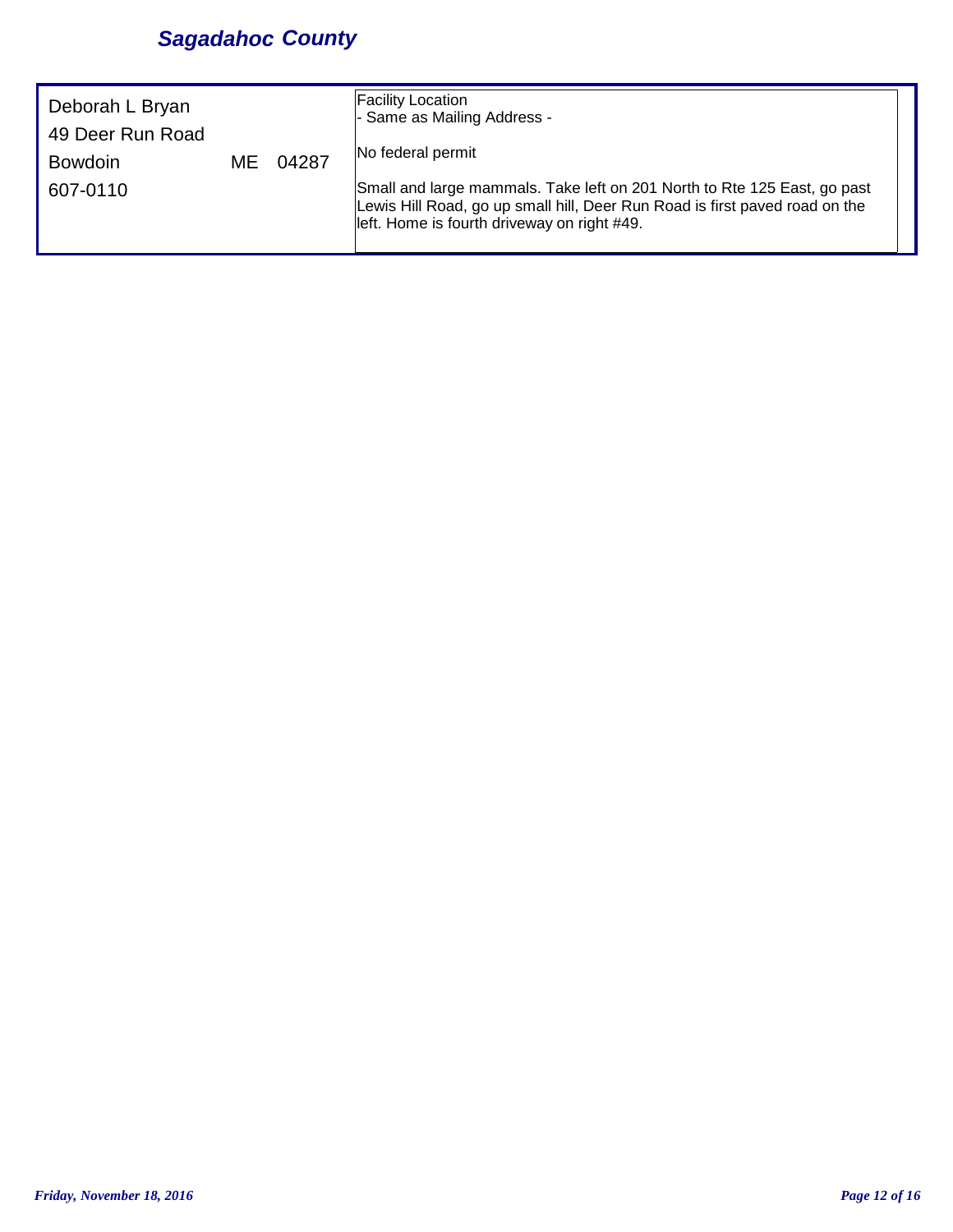## *Somerset County*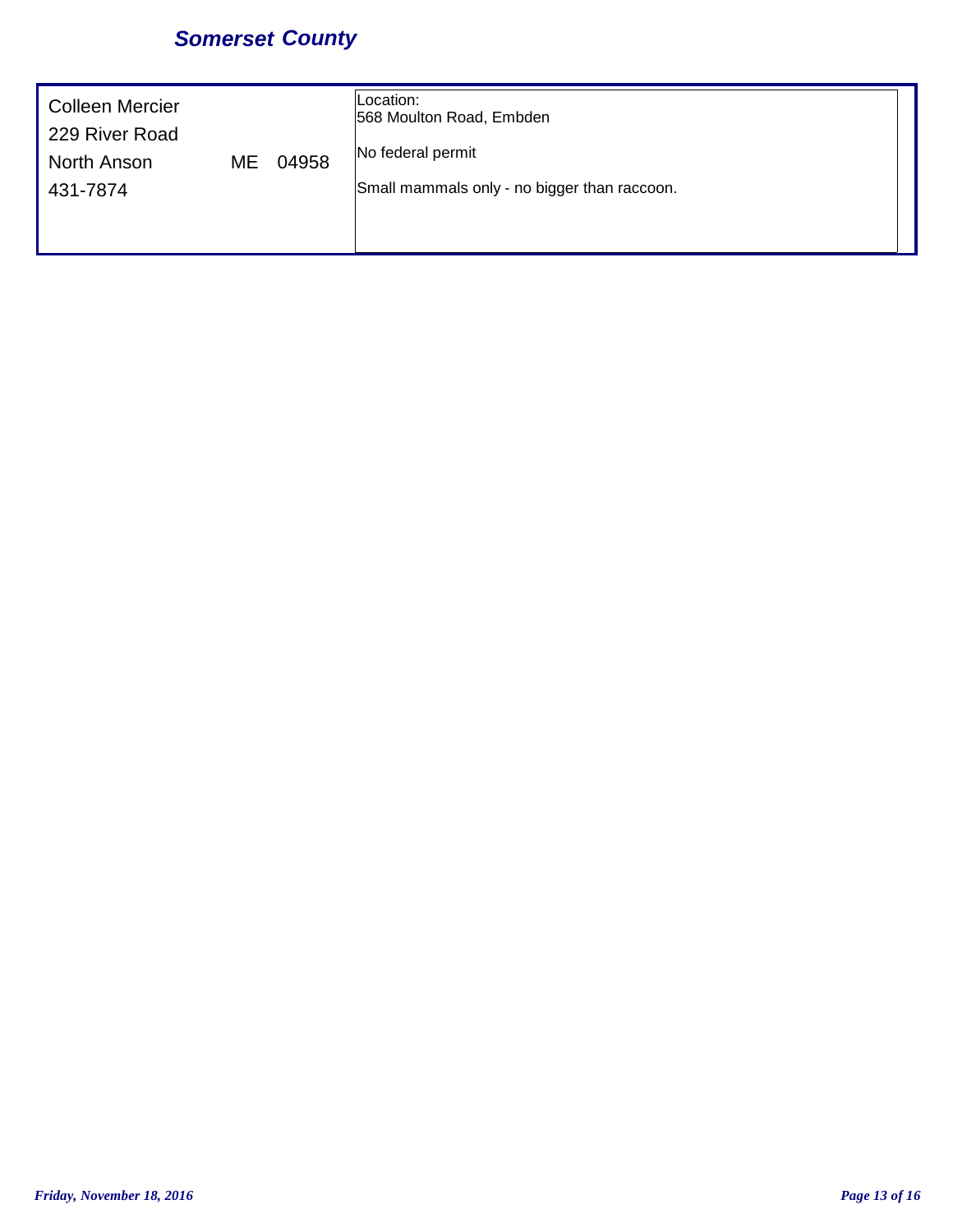## *Waldo County*

| Sandra Stone<br>240 Swanville Rd<br>Frankfort<br>ME<br>223-4213<br>592-9000 | 04438 | <b>Facility Location</b><br>-Same as Mailing Address -<br>No Federal Permit. All mammals, no birds. Green barn on the Swanville<br>Road about 2 miles from Swanlake Park towards Frankfort.                                                                                      |
|-----------------------------------------------------------------------------|-------|----------------------------------------------------------------------------------------------------------------------------------------------------------------------------------------------------------------------------------------------------------------------------------|
| Diane Winn<br>418 N. Palermo Road<br>Freedom<br>ME.<br>382-6761             | 04941 | Facility Location:<br>Same as Mailing Address -<br>Has Federal Permit. All birds and reptiles. Has several flight cages. No<br>mammals. Avian Haven is located on Palermo Rd. in Freedom. 1.5 miles<br>north from S. Freedom Rd. or 2 miles south from Rte 137. Gray-green cape. |
| Marc Payne<br>418 N. Palermo Road<br>Freedom<br>ME<br>382-6761              | 04941 | Facility Location:<br>-Same as Mailing Address -<br>Has Federal Permit. All birds and reptiles. No mammals. Avian Haven is<br>located on Palermo Rd. in Freedom. 1.5 miles north from S. Freedom Rd. or<br>2 miles south from Rte 137. Gray-green cape.                          |
| Laura Graham<br>418 N. Palermo Road<br>Freedom<br>ME<br>382-6761            | 04941 | Location: Avian Haven<br>Address: 418 N. Palermo Road<br>City, St Zip: Freedom, ME 04941<br>Avian Haven has a Federal Permit                                                                                                                                                     |
| Chelsea Vosburgh<br>591 Albion Road<br>Unity<br>ME<br>772-618-5147          | 04988 | Location: same as residence<br>Bats and will triage and transport other small mammals.                                                                                                                                                                                           |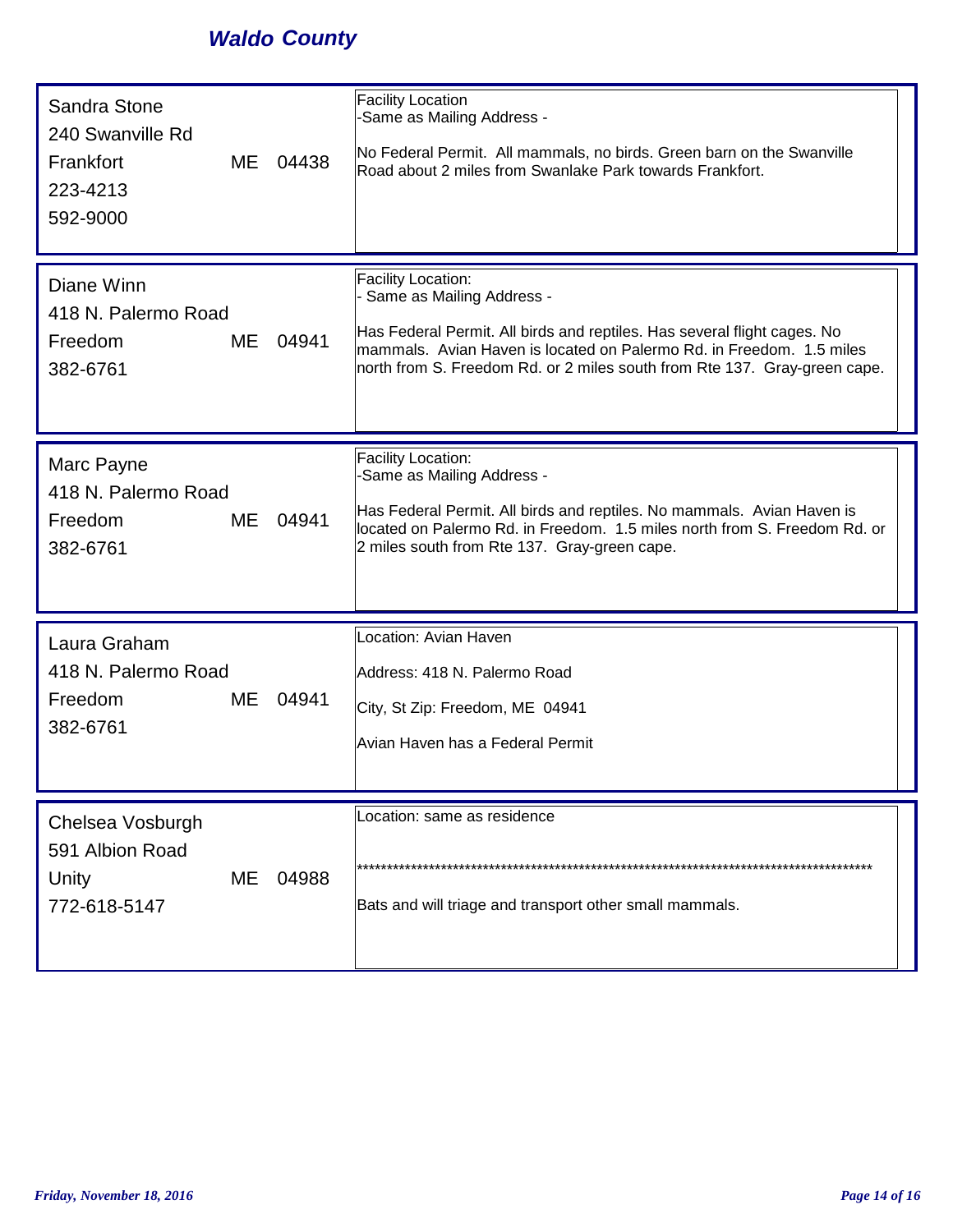## *York County*

| <b>Erin Burns</b><br>385 Mountain Road<br>Cape Neddick<br>361-1400 | ME | 03902 | The Center for Wildlife<br>385 Mountain Road<br>Cape Neddick, ME<br>The center does have a Federal Permit<br>All birds, small mammals and reptiles. No fox, raccoon or skunks.                  |
|--------------------------------------------------------------------|----|-------|-------------------------------------------------------------------------------------------------------------------------------------------------------------------------------------------------|
| Sara Kalinowski<br>385 Mountain Road<br>Cape Neddick<br>361-1400   | ME | 03902 | Location: The Center for Wildlife<br>385 Mountain Road<br>Cape Neddick, ME 03902                                                                                                                |
| <b>Kristen Lamb</b><br>P.O. Box 620<br>Cape Neddick<br>361-1400    | ME | 03902 | Facility Location: The Center for Wildlife<br>385 Mountain Road<br>Cape Neddick, ME 03902                                                                                                       |
|                                                                    |    |       |                                                                                                                                                                                                 |
| Sonja Ahlberg<br>P.O. Box 620<br>Cape Neddick<br>361-1400          | ME | 03902 | Location: The Center for Wildlife<br>385 Mountain Road<br>Cape Neddick, ME 03902<br>The center does have a Federal Permit.<br>All birds, small mammals and reptiles. No fox, raccoon or skunks. |
| Diana Dumais<br>385 Mountain Road<br>Cape Neddick<br>361-1400      | ME | 03902 | Location: The Center for Wildlife<br>385 Mountian Road<br>Cape Neddick, ME 03902                                                                                                                |